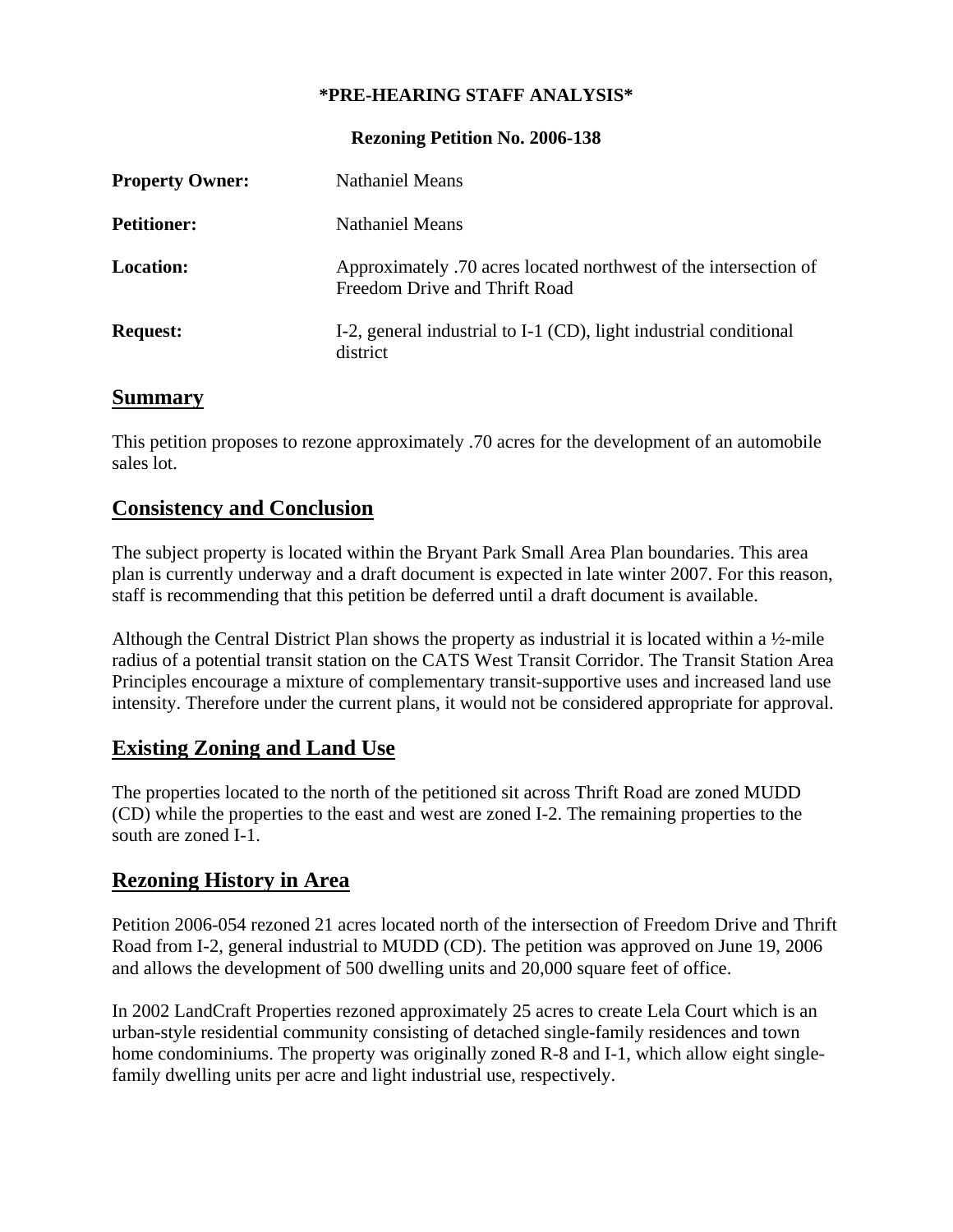# **Public Plans and Policies**

*Bryant Park Area Plan (underway).* The subject is located within the study area of the Bryant Park Area Plan. This is an area where a number of large redevelopment projects are underway, and has been proposed for innovative financing techniques for major infrastructure improvements. The Bryant Park study will consider changes to proposed land uses that would support larger neighborhood revitalization.

*Central District Plan* **(1993).** This plan shows the subject property as Industrial.

*Transit.* The subject is within a ½-mile radius of a potential transit station on the CATS West Transit Corridor, to be located on West Morehead Street at Summit Avenue. The City's *Transit Station Area Principles* (2001), which are part of the *General Development Policies*, would therefore apply to the site. The Transit Station Area Principles encourage a mixture of complementary transit-supportive uses and increased land use intensity.

## **Proposed Request Details**

The site plan associated with this petition shows a vehicle sales area but does not list use restrictions. An existing one-story building is to remain on site; however its use is not noted. A screening fence is show along the eastern property line. The transitional setback is shown along Thrift Road.

# **Public Infrastructure**

**Traffic Impact / CDOT Comments**. This site could generate approximately 50 trips per day as currently zoned. Under the proposed zoning the site could generate approximately 200 trips per day. This will have a minor impact on the surrounding thoroughfare system. CDOT has the following specific comments that are critical to their support of the rezoning petition:

- The Charlotte Department of Transportation is responsible for the review and approval of driveway connections in the City. Please revise note 6 accordingly.
- Note 8 incorrectly refers to "transitional" rather than "proposed" right-of-way and should be revised accordingly. A reference to "transitional" applies to the transitional setback which is area between the existing setback and the proposed setback measured from the existing and proposed rights-of-way, respectively.
- Thrift Road is a minor thoroughfare requiring a minimum of 70 feet of right-of-way, measuring 35 feet from the centerline of the roadway. Note 8 indicates the location of the proposed right-of-way on the site. We request that the petitioner/developer convey right-ofway in fee simple to meet this minimum requirement.